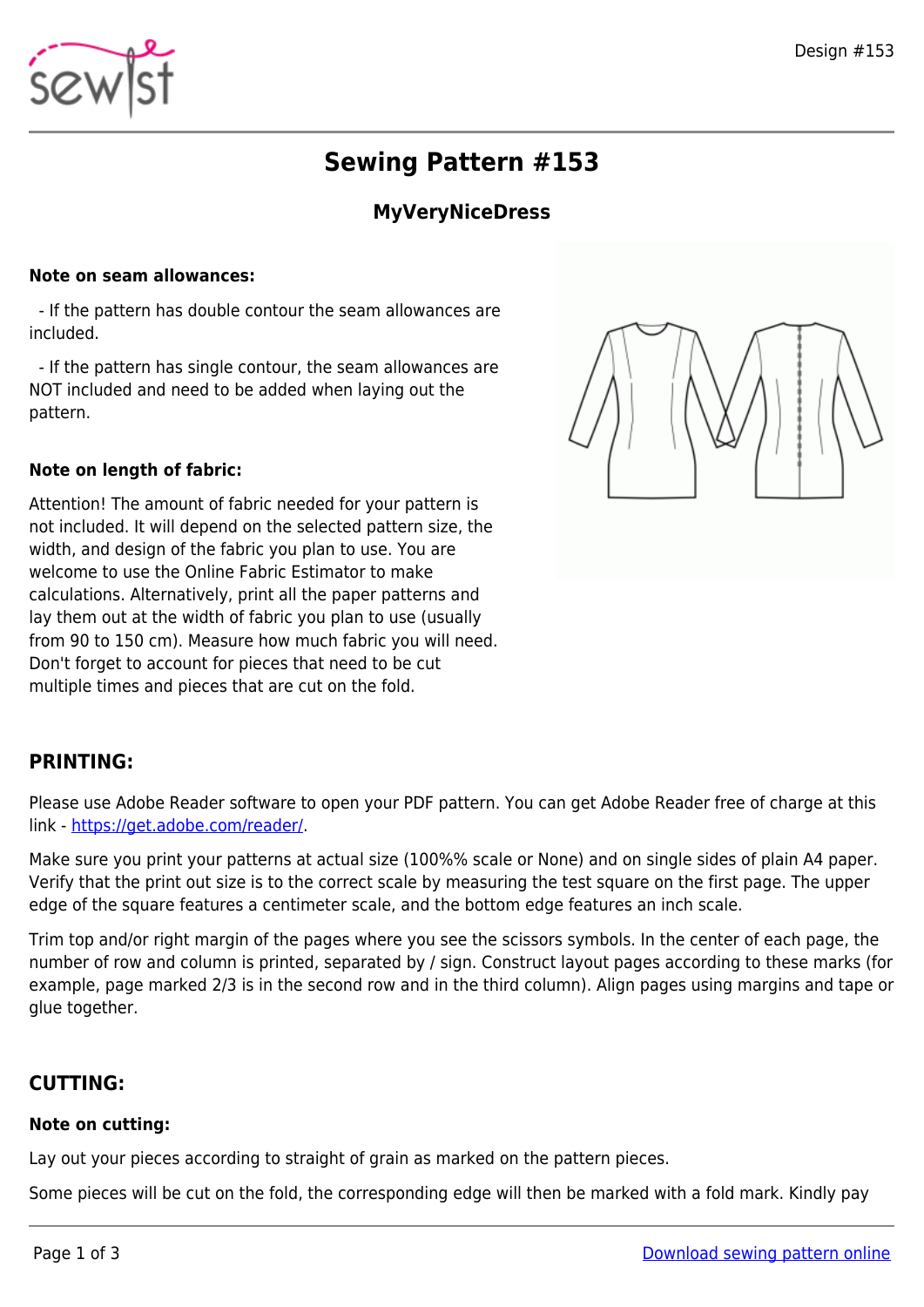

attention to notes regarding type of fabric and quantity of required pieces on a block. For example, [ Main, Interfacing - cut 1+1 ] on a pattern piece means that you need to cut 1 piece as is and 1 mirrored piece from the main fabric as well as from interfacing.

Make sure to mark all notches and other design features such as pleats etc. from the pattern piece onto your fabric. When sewing the garment, pay attention to notches, they must match up.

\* The capital letters in brackets correspond to pattern blocks as seen in Online Fabric Estimator and in pattern blocks preview on the right.

### **INSTRUCTIONS:**

### **TECHNICAL DRAWING:**